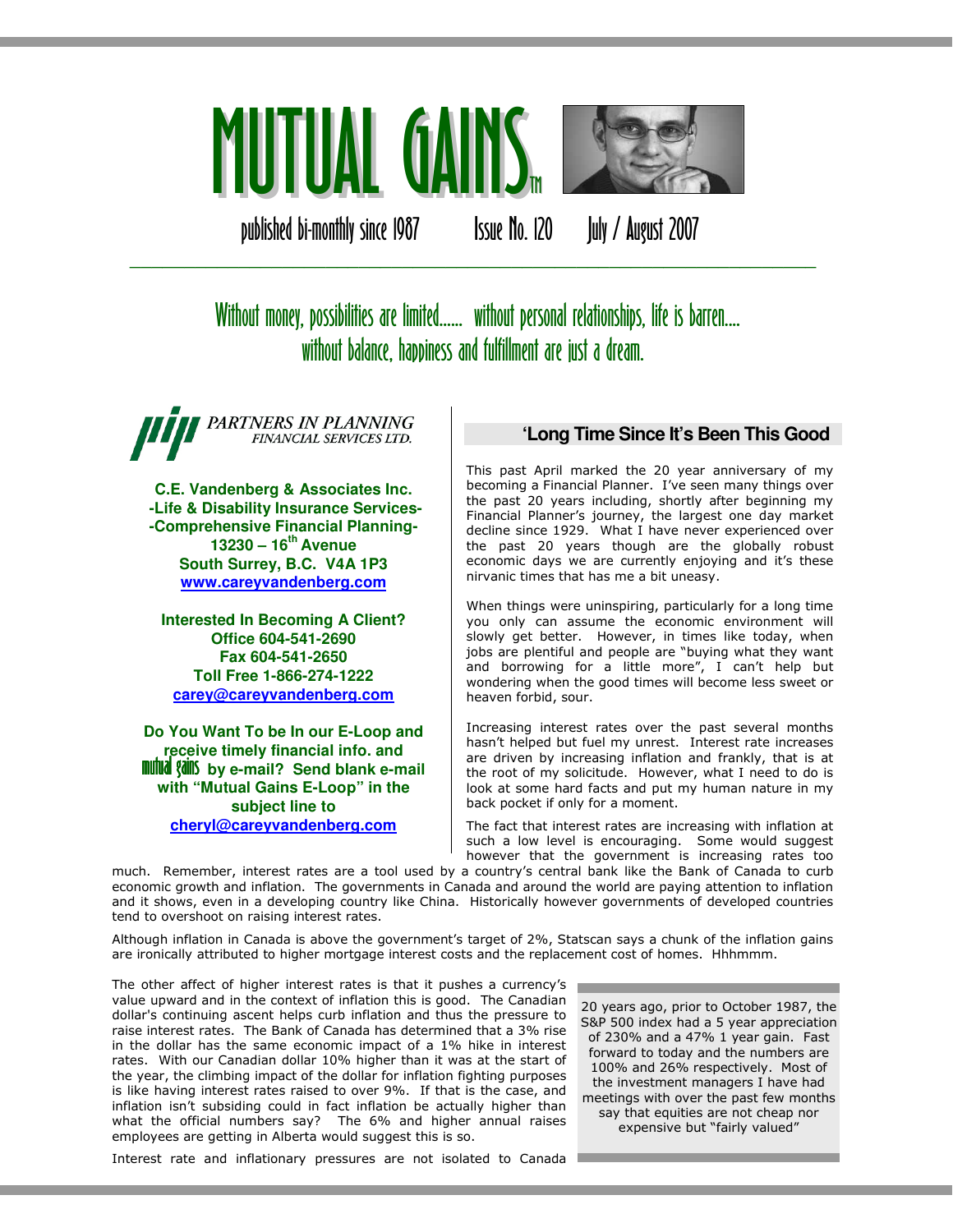either. It's a world wide situation and clear evidence of a global economic boom. This boom is benefiting many people with higher wages, more job stability and increasing asset prices. It is also enhancing the financial health and profitability of companies that you and I have inside our company pension plans, personal pension plans (RRSPs & IPPs) and within our non registered investment portfolios.

The root of sustainable economic growth is the consumer. It's you and I and everyone like us. The health of the consumer determines the near term effects on company profits and thus whether share prices of those companies will rise or fall. It is the level of interest rates that determines how much money is sloshing around to buy homes, cars, furniture, vacations, dinners out and the drive to make additional investments. Much of that money wave is birthed south of the 49<sup>th</sup> however consumer demand will, on a long term basis, continue to grow exponentially in the Far East and India along with Latin America and Eastern Europe.

So, how does all of that affect you and me and more directly the bottom line of our portfolio statements? Overall, and so far, it has been positive as I'm sure you can see by comparing your most financial statements to ones of years past. However, as inflation and thus interest rates continue to press higher the ride gets bumpier. This we have already been seeing more of after a few years of abnormally steady and consistent gains. We will see quick emotional market reactions when news comes out that can be either interpreted as bad or good. I want to ensure you are aware of the that.

Important Note on Bonds: The common alternative and often a compliment to equity or company ownership is bonds. However, today virtually all investment managers agree that in general, bonds are one of the least attractive places to be during this rising inflation, rising interest rate environment.

#### Driving By The Rearview Mirror

'Past performance is not necessarily indicative of future performance"

That disclaimer is the warning label that accompanies all mutual fund marketing material. Financial regulators and the financial industry as a whole knows that investors make decisions based on looking in the rear-view mirror and that we need to be constantly reminded of the fallacy of our investor psychology.

Warren Buffett, in the top 3 list of the wealthiest people in the world often reminds those who take heed that most people spend too much time looking in the rear-view mirror. When investments are soaring in price and true value is scarce, investors chase the proverbial big win. Today we are seeing that with Canadian energy and commodity stocks. Why? Because when you look into the rear-view mirror, this is what has shown the best results in the short term.

All too often, investors make decisions based on the recent past, believing, incorrectly, that the recent past represents the future. If you are making investment decisions on the basis of what you see in the rearview mirror, be aware that "objects are larger than they appear".

#### The "Income For Life" Mortgage

Many of us buy a home with a mortgage of some magnitude and over time pay the debt off. This leaves us with an asset we can sell for downsizing later in life, freeing up cash to invest for creating retirement income.

The same strategy of borrowing to create an income for life can be used in different investments and in a more customizable size to fit your own cash flow situation. The four big reasons why borrowing to make a long term investment like a home works so well are; 1) it is a forced saving, 2) we are paying interest at a lower rate than what the investment is expected or historically has returned 3) we are using the banks money to make money and 4) it's tax efficient.

Here is a strategy I refer to as an "RRSP Mortgage" which you can use today;

- 1. Apply for an RRSP loan with an amortization of up to 10 years with no payments required until May 2008.
- 2. Invest the money in your RRSP in equity based investments.
- 3. Use your tax refund to pay down the RRSP loan (or a nagging credit card balance?).

Your payments per \$5,000 of RRSP "mortgage" is \$68.40 per month for as little as 5 years if you use your tax refund to pay down the RRSP mortgage. Assuming an 8% average annual compounded rate of return on your RRSP, in 25 years a \$20,000 RRSP "mortgage" could give you retirement income of \$1,020 per month for the rest of your life. Can you afford to pay more per month to get a higher retirement income? Get a larger RRSP mortgage. If it's less, not to worry. Something is better than nothing.

If you are already contributing to your RRSP on a monthly basis a RRSP loan can put more money to work for you right away. It will also give you a much larger tax refund next spring dumping free cash into your lap to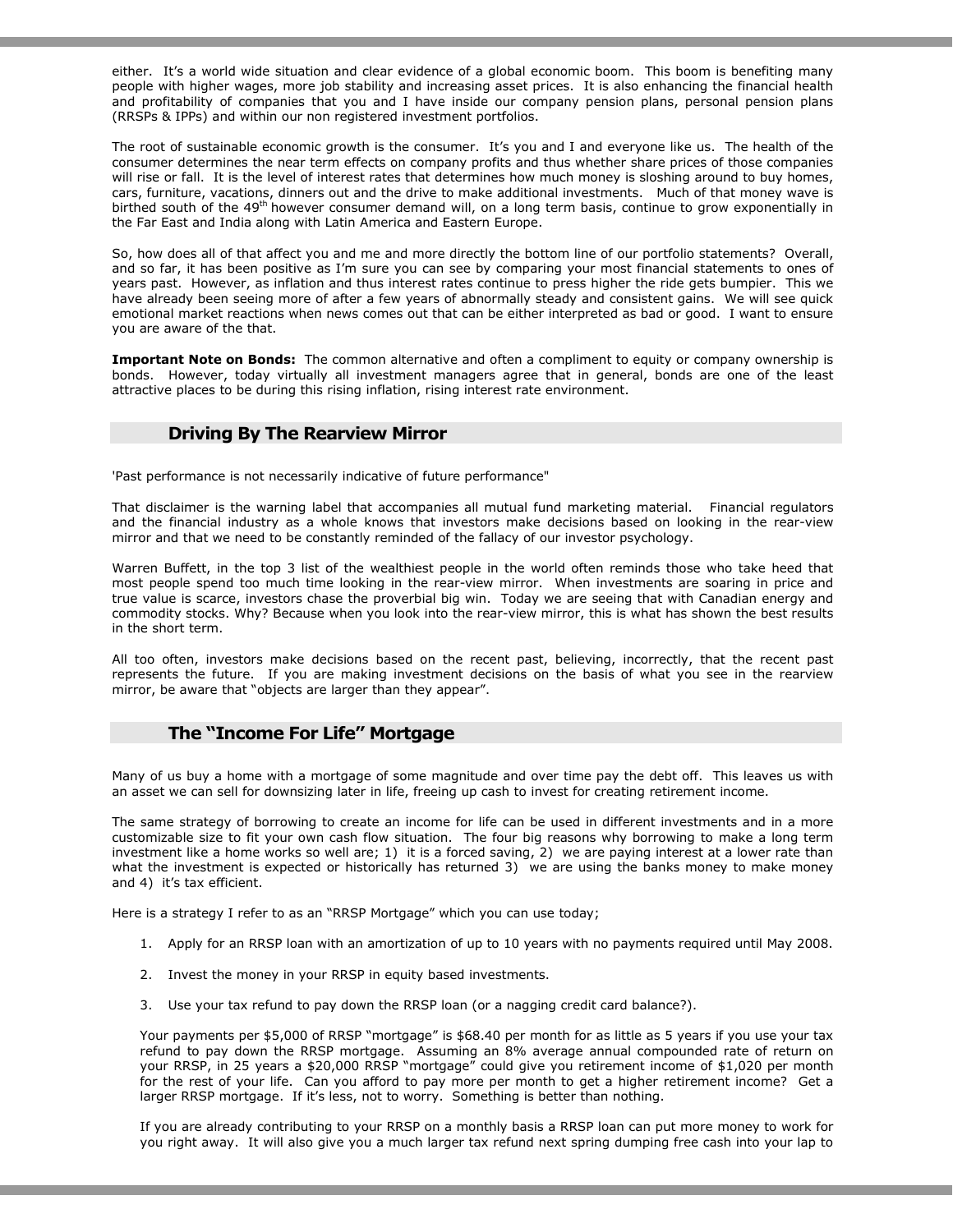pay down debt. Or you can snowball the effect by taking the tax refund and using it to make an additional RRSP contribution, thus creating another tax refund. And so on, and so on.

## It's a New Age For RRIF's

In the last federal budget, one of the high profile changes involved the RRSP rules. To allow an RRSP contribution to be made to the end of your 71st year, 2 years longer than the previous 69 year age limit. This proposal has triggered a series of consequential changes RRSPs and RRIFs (Registered Retirement Income Funds).

1) You can now make a contribution to an RRSP for the 2007 tax year if you are 71 and also in 2008 if you are 70. The rule is you can make an RRSP contribution until the end of the year in which you turn 71. You can get your RRSP deduction limit from your "Notice of Assessment" (NOA).

2) If you are 71 or younger you can transfer your RRIF back to a RRSP. This only makes sense if you are going to make an RRSP contribution. When you finally turn 71 you will however have to transfer back to a RRIF.

3) The minimum RRIF withdrawal requirement will be waived in 2007 for those turning 70 or 71 in 2007, and in 2008 for those turning 71 in 2008.

#### We're Living Longer But…

Maybe it's just my getting older but I've become more aware of health issues including the dreaded "C" word.

The positive spin is that more and more people recover from what are often referred to as "critical" illnesses. However, living with a critical illness can mean major changes to lifestyle and serious financial challenges if you are not prepared. Having a financial cushion at such an uncertain and stressful time not only enables you to enjoy a higher quality of life but also offers you the opportunity to live independently.

That is where "Critical Illness Insurance" becomes your financial cushion. It gives you the choices you might not otherwise have, including the ability to go to other jurisdictions to get specialized and quick medical attention should you so choose. Having critical illness insurance coverage is all about protecting your lifestyle during recovery. Critical illness insurance helps fill financial gaps not covered by traditional health coverage, disability, life and accident insurance. It's paid in a lump sum for the full amount you are insured for and it's tax free cash.

Other types of insurance simply aren't designed to meet the additional expenses of a serious illness or condition. They may help pay some hospital and doctor charges, or even replace part of your lost income, but they will not provide you with the lump sum cash needed to pay for things like experimental treatments, travel expenses to and from treatment, home remodeling / reconfiguring etc.

Again, the positive news is more and more people are surviving a critical illness. Critical illness insurance can ensure you don't fall severely behind financially.

## More Ebay And Other Everyday Savings Outside Canada

I'm a big fan of Ebay and generally buying things right from my desk. A recent experience of this relates to the need to purchase a pond pump and filter for a recently constructed water feature in my yard.

A trip to the nearest location of a nursery chain had these items tallying up to \$1,084 including all taxes. The exact same combination shipped to my door from south of the border was \$497. The ironic thing is the items we bought are from a Canadian company.

More every day needs such as shaver parts, those specialty batteries for the remote control on the garage door opener, audio video cables and a 1 gig digital camera memory card were found much more quickly and painlessly than making a physical trek. (Those audio video cables arrived at my door for \$15.01 a pair. They were \$54.24 locally). And that isn't all. A new Honda Accord is 22% cheaper in the U.S., an Ipod 15%.

Be careful though. It's so easy to discover "a good deal" you can easily be tempted into purchasing that cool thing you "just gotta have" defeats the whole purpose of trying to spend less.

## **HHHhhhhmmmmm………**

Canada could be become a creditor nation for the first time in its history by the end of the decade. Historically we have always depended more on foreign investment than we could afford to pay out to other countries. Being a net creditor will give Canada more control over its financial destiny.

When the last of the boomers hit the current retirement age 23 years from now, some 20 per cent of Canada's population will be 65 or older. As a result, there will be only two working-age Canadians per every senior, compared with five today. (Statscan)